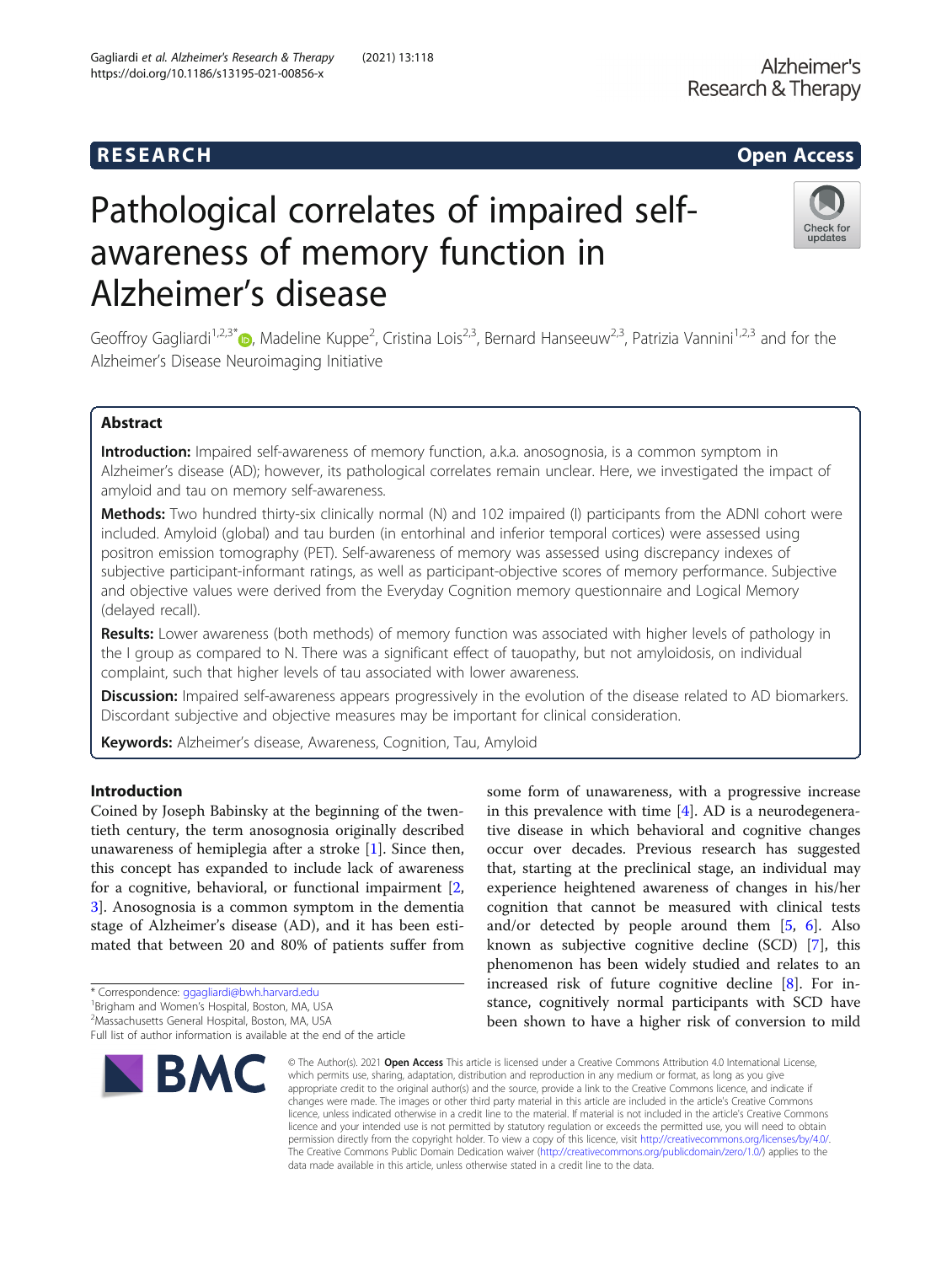cognitive impairment (MCI) as well as AD dementia [[9](#page-9-0)– [13\]](#page-9-0). In contrast, recent studies have found that lack of awareness of cognitive changes, rather than SCD, predicts progression from the asymptomatic stage to MCI [[5\]](#page-9-0). Here, lack of awareness was defined by an informant complaining significantly more than the participant. Although existing literature describes three primary methods of measuring awareness in AD patients, all of them consist of a comparison between a control measure and the subject's perception of his/her own cognitive functioning [[4,](#page-9-0) [14,](#page-9-0) [15\]](#page-9-0). While the use of the participant's subjective self-rating is constant across methods, the control measure can be the participant's objective cognitive performance (participant-objective discrepancy), an informant's perception (participant-informant discrepancy), or a clinician's assessment. While currently there is no consensus on how to optimally assess selfawareness of memory, it is important to recognize that while these methods use slightly different approaches, an overlap has been observed when comparing results across studies [\[15](#page-9-0)]. All in all, this has led to the idea that unawareness may start to evolve earlier than previously thought, i.e., during the prodromal [[16](#page-9-0)–[20](#page-9-0)] and even the preclinical stages of AD  $[21-23]$  $[21-23]$  $[21-23]$  $[21-23]$  $[21-23]$ . In fact, to date, three longitudinal studies have demonstrated that lack of awareness of memory impairment appears approximately 2 to 3 years before the clinical progression to AD diagnosis [[24\]](#page-9-0). Of these studies, Wilson and colleagues [[24\]](#page-9-0) used the participant-objective discrepancy method, while Hanseeuw et al. [[5](#page-9-0)] and Vannini et al. [[25](#page-9-0)] used the participant-informant discrepancy. Despite these consistent findings, what is less clear is the mechanism underlying altered self-awareness across the AD spectrum (i.e., from the preclinical to the dementia stage), and especially any relationship between selfawareness and AD pathology.

AD is characterized by a specific pattern of lesion accumulation over time, the two pathological hallmarks being amyloidosis and tauopathy [\[26](#page-9-0)]. With the development of positron emission tomography (PET), both of these biomarkers can now be measured in vivo and have been shown to accumulate decades before a clinical diagnosis of AD dementia can be made [[27,](#page-9-0) [28](#page-9-0)]. This has led to the definition of AD as a continuum, and the proposal of the prodromal and preclinical stages in which the clinical symptoms are not yet sufficient to have a functional impact on cognitive tests and activities of daily living [\[26,](#page-9-0) [29,](#page-9-0) [30\]](#page-9-0). Previous studies have also demonstrated a relationship between biomarker accumulation and cognitive decline, and this relationship has been found to exist years before a clinical diagnosis of AD dementia [\[31](#page-9-0)–[33\]](#page-9-0). Similarly, previous studies investigating amyloidosis in particular have found that participants with altered awareness—either heightened [[34](#page-10-0)–[36](#page-10-0)] or reduced [[22](#page-9-0), [23](#page-9-0)]—harbor higher levels of amyloid burden in their brain. Loss of awareness of the cognitive decline in AD has also been associated with hypometabolism (as assessed using FDG-PET) [\[4](#page-9-0), [23\]](#page-9-0), and network dysfunction (as assessed using resting state functional magnetic resonance imaging), in a set of brain regions commonly referred to as the Default Mode Network (DMN). Thought to be involved in self-referential processing [[37](#page-10-0)], these brain regions have also been shown to be affected early both by amyloid and tau in AD [[38\]](#page-10-0), leading to the idea that loss of awareness might be the result of increased AD pathology. Although this seems to be the case with regard to amyloid, the relationship between tau and awareness across the AD continuum is not known.

Thus, in this study, we aimed to investigate the impact of amyloid and tau accumulation on memory selfawareness across the AD spectrum. Specifically, we used a cohort of both clinically normal and impaired participants, all of whom had in vivo PET imaging that assessed amyloid and tau, as well as a validated participant-informant questionnaire and objective memory performance to measure awareness of cognition using two approaches. Consequently, two awareness measures were derived via a discrepancy score between the participant and informant complaints, as well as a discrepancy score between the participant's complaints and an objective memory test, allowing examination of the effect of biomarkers on awareness. We hypothesized that altered awareness would be related to AD pathology, such that increased pathology would be associated with heightened awareness in cognitively normal (N) participants, while the same would be associated with decreased awareness in clinically impaired (I) participants.

# Methods and materials

# Population

Data used in the preparation of this article were obtained from the Alzheimer's Disease Neuroimaging Initiative (ADNI) database (adni.loni.usc.edu). The ADNI is an ongoing, longitudinal, multicenter study conducted at 59 sites across North America, enrolling CN, amnestic MCI, and AD participants aged 55 to 94 years. The ADNI was launched in 2003 as a public-private partnership, led by Principal Investigator Michael W. Weiner, MD. The primary goal of ADNI has been to test whether serial magnetic resonance imaging (MRI), PET, other biological markers, and clinical and neuropsychological assessment can be combined to measure the progression of MCI and early AD. For up-to-date information, see [www.adni-info.org](http://www.adni-info.org).

Each participant in the study ( $n = 338$ ) had PET scan data using  ${}^{18}F - AV45$  (amyloid tracer) and AV1451 (tau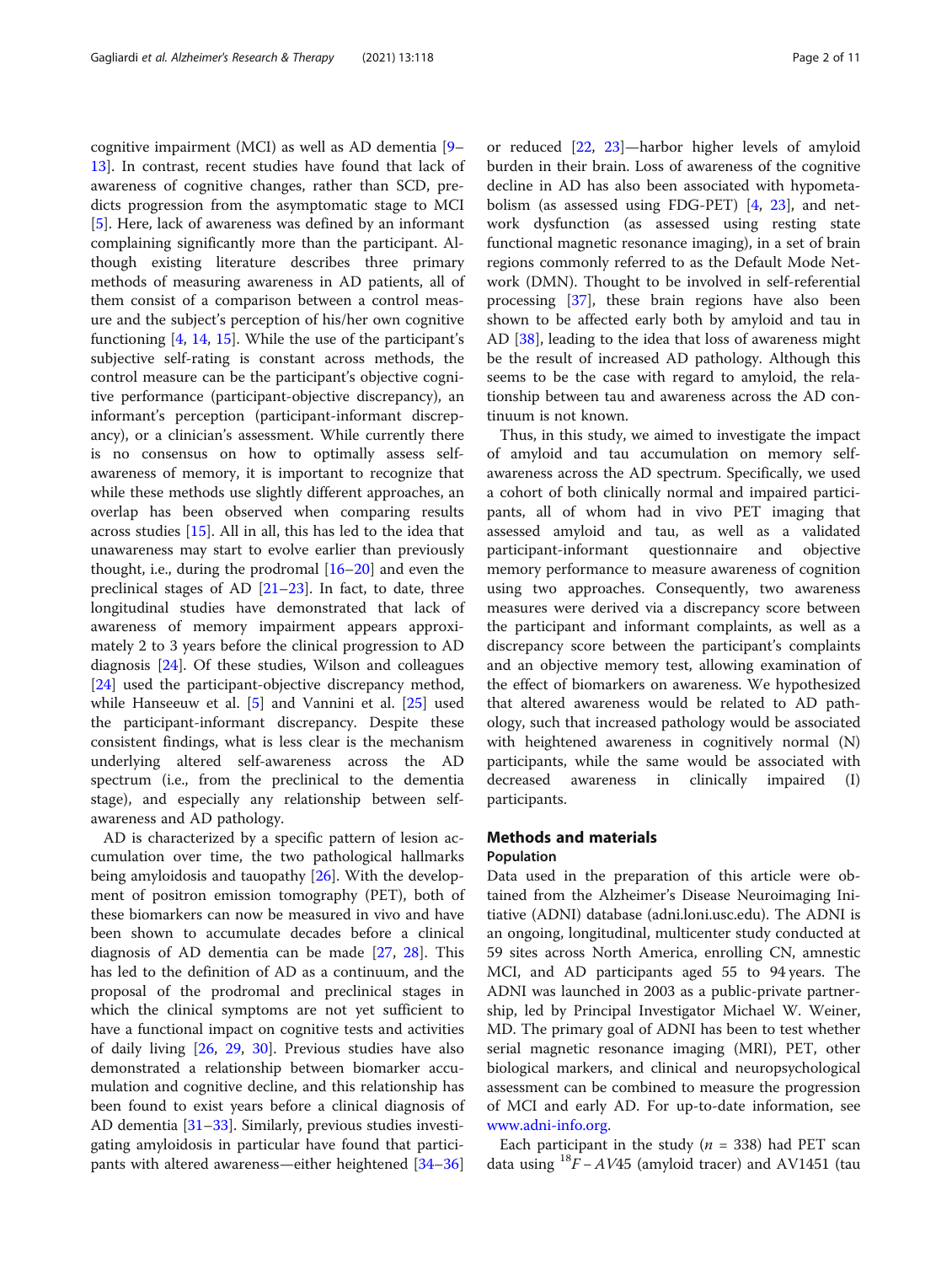<span id="page-2-0"></span>tracer), Everyday Cognition (ECog) scores for both participant and informant, and a Clinical Dementia Rating (CDR) score [\[39](#page-10-0)]. All participants underwent comprehensive neuropsychological assessment, including the Mini-Mental State Examination (MMSE) [[40\]](#page-10-0), Rey Auditory Verbal Learning Test (RAVLT) [[41\]](#page-10-0), and Logical Memory [\[42](#page-10-0)], Categorical Fluency [\[43](#page-10-0)], Trail Making Test [[44\]](#page-10-0), and the Geriatric Depression Scale (GDS) [[45\]](#page-10-0). Using global CDR as a criterion, we identified 236 participants clinically normal  $(N, CDR = 0$  and MMSE > 24) and 102 as clinically impaired (I; CDR  $\geq$ 0.5).

Demographic characteristics are summarized in Table 1.

# Awareness of memory

Two types of awareness indexes were computed. First, awareness of memory function was assessed using the ECog scale [\[46](#page-10-0)], which is a 39-item questionnaire collecting subjective ratings from both participants and informants, in which questions are framed to compare the participant's current cognitive functioning to an estimation of their performance 10 years ago. The responses are measured on a Likert scale from 1 (Better or no change) to 4 (Consistently much Worse), with a higher score indicating a perceived decline in cognition.

An awareness index was obtained by calculating a discrepancy score between the participant and the informant report on the 8-item memory subscale of the ECog scale [[5\]](#page-9-0). Subsequently, a negative awareness index

would suggest that the participant is over-estimating his/ her memory as compared to the informant, and a positive awareness index would suggest that the participant is under-estimating his/her memory as compared to the informant. An awareness index score close to 0 would indicate that the participant and informant are in accord.

An additional awareness index was computed by comparing the participant's objective memory performance with his/her subjective self-rating. As above, ECog memory was used for the subjective aspect, while objective memory was assessed with the Logical Memory delayed recall score. Following previous methods [\[6](#page-9-0)], both scores were z-transformed using the mean and standard deviation of participants in the cognitively normal group. ECog z-scores were inverted in order to match the memory scores (i.e., with higher scores indicating better performance). Finally, a discrepancy score was then calculated between objective and subjective performances. Same as above, an awareness index score close to 0 would indicate a good match between the measures, while positive and negative scores would suggest overand under-estimation, respectively.

# Imaging

Amyloidosis was measured with PET and florbetapir ( 18F-AV45) as a tracer. Standard uptake value ratio (SUVr) was computed using the whole cerebellum as a reference to estimate "global" amyloid burden.

Table 1 Demographics characteristics and group comparisons

|                                                              | All           | Normal        |                              | Impaired              |                                 | <b>Clinical groups</b> |                      |  |  |
|--------------------------------------------------------------|---------------|---------------|------------------------------|-----------------------|---------------------------------|------------------------|----------------------|--|--|
|                                                              |               | $A-$          | $A+$                         | $A-$                  | $A+$                            | <b>Normal</b>          | Impaired             |  |  |
| N                                                            | 338           | 151           | 85                           | 50                    | 52                              | 236                    | 102                  |  |  |
| Age                                                          | 71.42 (6.53)  | 69.94 (5.64)  | 73.11 (6.59) a**             | 71.53 (7.78)          | 72.88 (6.69) a*                 | 71.08 (6.18)           | 72.21 (7.25)         |  |  |
| Gender                                                       | 174F (51.48%) | 88F (58.28%)  | 47F (55.29%)                 | 17F (34%) a**         | 22F (42.31%)                    | 135F (57.2%)           | 39F (38.24%) c**     |  |  |
| Education (years of study)                                   | 16.69 (2.61)  | 16.97 (2.48)  | 16.79 (2.39)                 | 15.98 (3.09)          | 16.4(2.72)                      | 16.91 (2.44)           | 16.2(2.9)            |  |  |
| APOE4 status (E4)                                            | 66 (19.53%)   | 18 (11.92%)   | 25 (29.41%) a**              | 8 (16%)               | 15 (28.85%) a**, b*             | 43 (18.22%)            | 23 (22.55%) c*       |  |  |
| <b>MMSE</b>                                                  | 28.81 (1.41)  | 29.25 (1.08)  | 28.68 (1.44) a**             | 28.48 (1.42) a**      | 28.06 (1.76) a**                | 29.04 (1.25)           | 28.26 (1.61) c**     |  |  |
| GDS                                                          | 1.4(1.85)     | 1.14(1.74)    | 1.04(1.19)                   | 1.74(2.19)            | 2.14(2.27)                      | 1.1(1.54)              | 1.93 (2.22) $c^*$    |  |  |
| Logical Memory (delayed)                                     | 12.51 (4.8)   | 13.85 (3.88)  | 14.33 (3.7)                  | 11.14 (4.38) $a^{**}$ | 6.98 (4.77) a**, b**            | 14.02 (3.82)           | 9.02 (5.01) $c^{**}$ |  |  |
| Categorical fluency                                          | 20.43 (5.63)  | 21.86 (5.27)  | 21.19 (5.57)                 | 18.98 (4.93) a**      | 16.43 (5.26) $a^{**}$           | 21.62 (5.38)           | 17.69 (5.23) c**     |  |  |
| TMT B-A time                                                 | 86.69 (51.35) | 68.66 (25.09) | 82.06 (39.72) a*             | 105.58 (64.47) a**    | 128.12 (76.56) a**              | 73.51 (31.77)          | 116.96 (71.38) c**   |  |  |
| SUVr tau (flortaucipir, AV1451)<br>-entorhinal cortex        | 2.08(0.65)    | 1.85(0.37)    | 2.06 (0.5) $a^{**}$          | 2.02(0.64)            | 2.84 (0.93) a**, b**            | 1.93(0.43)             | 2.44 (0.89) c**      |  |  |
| SUVr tau (flortaucipir, AV1451)<br>-inferior temporal cortex | 2.06(0.52)    | 1.9(0.19)     | 2.05 (0.33) $a**$            | 2.01 (0.22) $a*$      | 2.63 (1.03) $a^{**}$ , $b^{**}$ | 1.95(0.26)             | 2.32 (0.81) $c^{**}$ |  |  |
| Amyloid (florbetapir-AV45)                                   | 1.15(0.22)    | 1.01(0.05)    | 1.31 (0.17) $a^{**}$         | $0.99(0.07) a*$       | 1.43 (0.21) $a^{**}$ , $b^{**}$ | 1.12(0.18)             | 1.21 (0.27) $c^{**}$ |  |  |
| Informant complain (ECog memory)                             | 1.61(0.67)    | 1.34(0.42)    | 1.39(0.46)                   | 2.07 (0.65) $a^{**}$  | 2.34 (0.81) $a^{**}$            | 1.36(0.43)             | 2.21 (0.75) $c^{**}$ |  |  |
| Participant complain (ECog memory)                           | 1.87(0.67)    | 1.6(0.49)     | 1.82 (0.61) $a^*$            | 2.25 (0.74) $a^{**}$  | 2.38 (0.71) $a**$               | 1.68(0.54)             | 2.32 (0.72) $c**$    |  |  |
| Awareness (participant-informant)                            | 0.26(0.69)    | 0.26(0.51)    | 0.43(0.62)                   | 0.19(0.77)            | 0.04(1.05)                      | 0.32(0.56)             | 0.11(0.92)           |  |  |
| Awareness (objective-subjective)                             | $-0.04(1.44)$ | $-0.19(1.27)$ | $0.34$ (1.39) a <sup>*</sup> | 0.3(1.47)             | $-0.56$ (1.74) b <sup>*</sup>   | 0(1.34)                | $-0.14(1.66)$        |  |  |

Note: A+/- amyloid status (positive/negative, threshold = 1.11), APOE apolipoprotein, MMSE Mini-Mental State Examination, GDS Geriatic Depression Scale, RAVLT Rey Auditory Verbal Learning Test, ECog Everyday Cognition; a, vs normal A−; b, vs impaired A−; c, vs normal. \*< 0.05, \*\*< 0.001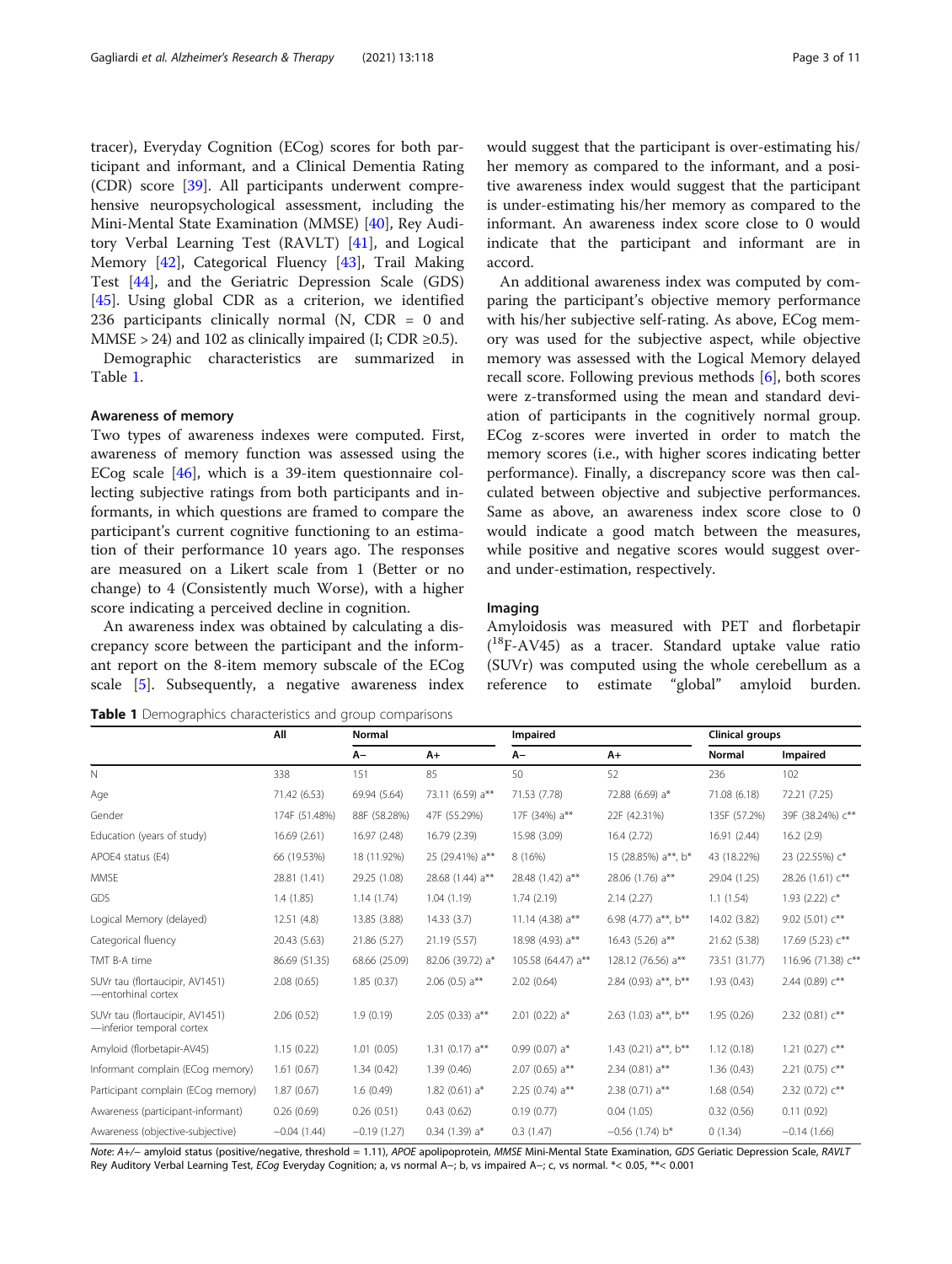Participants were also classified as amyloid positive (A+) or negative (A−) using a 1.11 threshold [\[38](#page-10-0)].

Tauopathy was measured with PET and flortaucipir ( 18F-AV1451) as a tracer. SUVr were computed from two regions of interest (ROI), the entorhinal (EC) and the inferior temporal (IT) cortices, using the inferior cerebellar cortex as a reference, and partial-volume correction (PVC, using a geometric transfer matrix approach). These regions were selected as they are affected early in the course of AD (for EC) [[39,](#page-10-0) [40\]](#page-10-0) and thus are widely considered characteristic of AD pathology rather than normal aging  $(IT)$   $[41]$  $[41]$ .

# Statistical analyses

Four subgroups were created based on clinical status (i.e., normal [N] vs impaired [I]) and amyloidosis (i.e., A+ vs A−). We defined NA− participants as a "reference" group. Two-sample t-tests and chi-squared tests were performed to examine the differences in demographic, behavioral (both objective and subjective), and biologic (amyloid and tau) measures. Three sets of comparisons were made (i) comparing each group versus the reference group (i.e., NA−), (ii) comparing A+ vs A− groups across the clinical categories (i.e., I and N), and (iii) comparing clinically normal and impaired participants (irrespective of amyloid status).

To assess the influence of biomarkers, and in particular tau, on awareness level, we performed a linear regression model with the awareness index as the dependent variable. The demographics (i.e., age, gender, and number of years of education) were added as covariates, while clinical status (i.e., N vs I), amyloid  $(^{18}F-AV45)$ PET SUVr), and tau burden  $(^{18}F-AV1451$  PET SUVr) were included as independent variables. The model also assessed for interactions (two- and three-way) between these independent variables. The final model was as follows: Awareness ∼ Covariates + Amyloid × Clinical Sta $tus \times Tau$ . We performed separate models for the EC and IT tau SUVr values, using our two different awareness indexes (i.e., participant vs informant and participant vs objective). Two models were performed to assess the EC and IT tau SUVr values separately. We computed the type II likelihood ratio to test the main and interaction effects and Cohen's  $f^2$  to estimate the effect size. Simple slope analyses (SSA) [\[47](#page-10-0), [48\]](#page-10-0) were conducted to assess the effects of both biomarkers on awareness in the two clinical (i.e., N and I) groups. For this analysis, amyloidosis was then considered at moderate, high, and low levels using the mean and the standard deviation. Interactions were investigated using the interaction R package [\[49](#page-10-0)]. In addition, we conducted [supplementary](#page-8-0) [models](#page-8-0) to investigate the influence of education on the results but adding an interaction term between biomarkers and educational level (see Supplementary Table [1\)](#page-8-0).

All presented p-values were corrected for multiple comparisons using the Benjamini-Hochberg method. Graphical visualizations were performed computing estimated marginal means [\[50](#page-10-0)]. All statistical analyses were performed using R 3.6.3 [\(https://www.R-project.org/](https://www.r-project.org/)).

# Results

# Group comparisons

Of our 236 clinically normal individuals, 151 were classified as A− and 85 as A+. In the clinically impaired group, 50 were classified as A− and 52 as A+ (see Table [1\)](#page-2-0). When comparing baseline information of the clinically normal and impaired participants, we observed that the clinically impaired group had significantly fewer females ( $p < 0.01$ ), but groups did not differ in age or level of education (both  $p > 0.05$ ). Furthermore, impaired participants demonstrated lower performance on all neuropsychological tests, as well as higher levels of depression (all  $p < 0.01$ ). The impaired group consisted of more APOE4 carriers and had higher levels of AD biomarkers (both tau and amyloid; all  $p < 0.01$ ). Finally, both participants and informants expressed higher levels of complaint in the impaired group (both  $p < 0.01$ ), but no significant differences were observed regarding the awareness indexes (both  $p > 0.05$ ).

When looking at the four different subgroups, as compared to our reference group (NA−), we observed that the IA− group included fewer females (58.28% and 34%, respectively,  $p \leq 0.05$ ). No significant difference was observed between groups in the level of education or depression scores (all  $p > 0.05$ ). Amyloid-positive participants, both normal  $(NA+)$  and impaired  $(IA+)$ , were also older than the NA− group (both  $p < 0.05$ ). There was no significant difference between the low amyloid groups (i.e., NA− vs IA−) for apolipoprotein (APOE4) carriers; however, there were significantly more APOE4 carriers in the NA+ and IA+ groups as compared to the NA− and IA− groups. The reference group (NA−) had a higher MMSE score (mean = 29.25) as compared to the other groups (all  $p < 0.001$ ). The same pattern was observed for the Trail Making Test B-A time score, with NA− participants showing better performances than the other groups. Regarding memory (Logical Memory Delayed) and Categorical Fluency, no significant differences were observed between the clinical normal groups. However, the impaired groups were significantly less efficient than the reference group, with the IA+ participants showing lower performances than the IA−. No significant differences were observed for informant complaints between the NA− and NA+ groups as well as between IA− and IA+ groups. However, the NA+ participants complained significantly more than the NA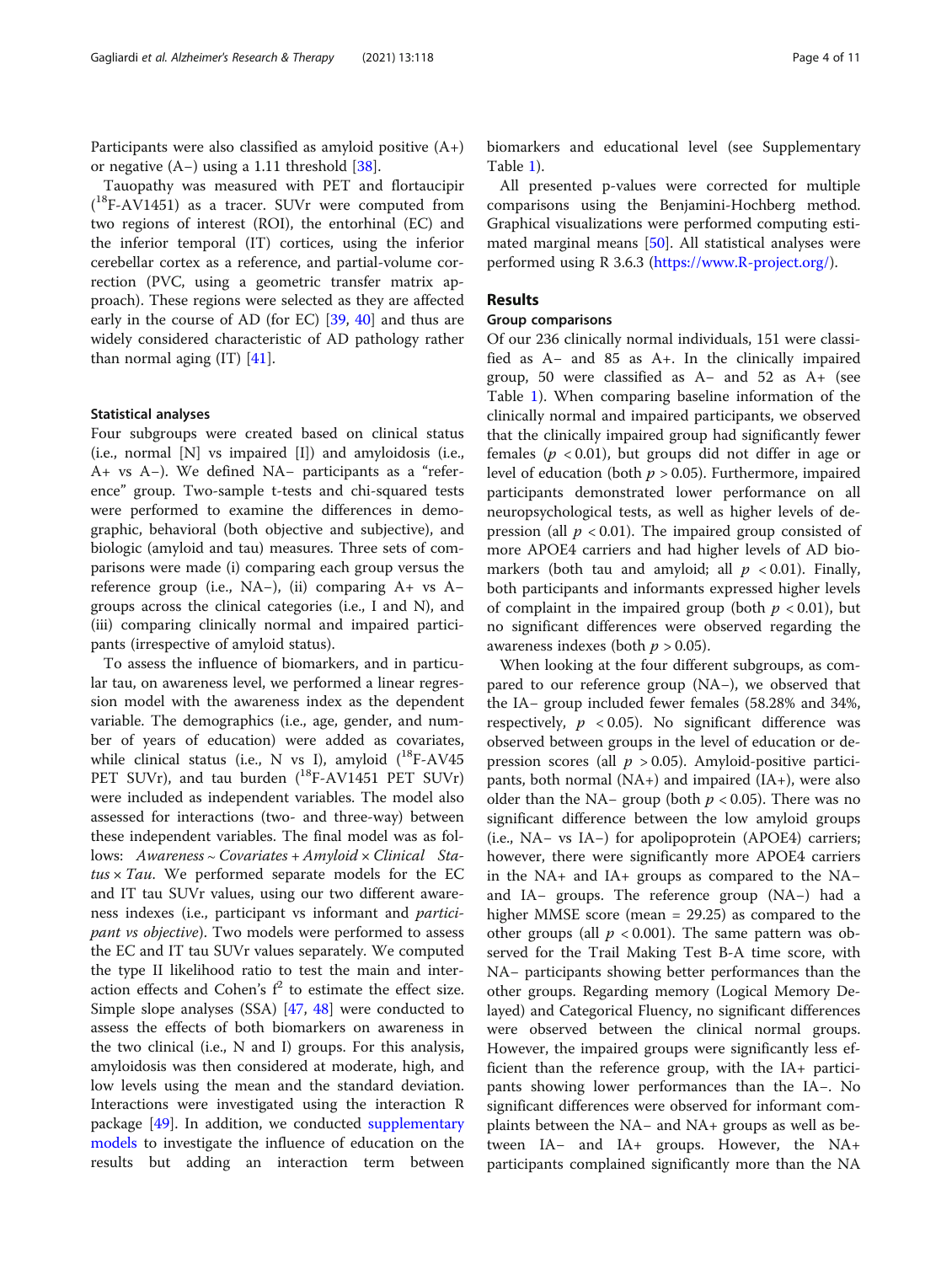− participants (p < 0.05). The clinically impaired (IA−, IA+) groups demonstrated significantly more complaints (both partner and participant) as compared to the reference group (NA− < [IA− = IA+],  $p$  < 0.001). No significant difference was observed between groups for the awareness indexes (all  $p > 0.05$ ).

With regard to the biomarker measures, A+ and A− groups demonstrated, by definition, significantly different values of amyloid tracer uptake. For measures of tau tracer uptake in both NA+ and IA+ groups, significantly higher values were observed in both regions (i.e., EC and IT) compared to the reference group ( $p < 0.001$ ), while the IA− group demonstrated this difference in the IT only ( $p < 0.05$ ). Compared to the IA– group, the IA+ group also demonstrated significantly higher tau tracer uptake in both EC and IT regions ( $p < 0.001$ ).

# Biomarkers' effect on awareness

Linear regression models with the awareness index as a dependent variable, and biomarkers as predictors, were used to investigate the AD biomarkers' effect on awareness.

First, we conducted models predicting awareness calculated as the difference between participant and informant levels of complaint (participant-informant discrepancy index). Two models were performed, using PET tau uptake from EC and IT ( $R2 = 0.11$  and 0.12, respectively). The details of the models are presented in Table 2. Results did not demonstrate a significant effect of demographics (i.e., age, gender, and education) on the level of awareness. No significant main effect of clinical

Table 2 Relationship between awareness and AD biomarkers

Note: SD standard deviation, ESs effect sizes (Cohen's f2), Amyloid florbetapir PET SUVr, Tau flortaucipir PET SUVr

status or amyloid on the level of awareness was observed (both  $p > 0.05$ ). Although tau burden in the EC and IT was significantly related to awareness (both  $p < 0.05$ ), such that more tracer uptake was related to higher awareness index values overall, interpretation of these results is limited due to significant interactions.

Specifically, the IT model demonstrated a significant interaction between AD biomarkers (i.e., amyloid and tau;  $p = 0.004$ ), suggesting that lesser awareness may in fact be associated with greater pathology. While no significant interaction effect was found between clinical status and each AD biomarker (i.e., status  $\times$  amyloid and status  $\times$  tau), a significant three-way interaction was found in the EC model between AD biomarkers and clinical status ( $p = 0.013$  $p = 0.013$  $p = 0.013$ ; see Fig. 1). Post hoc analyses, using SSA, revealed a negative relationship ( $β = -0.28$ , S.E. = 0.15,  $p = 0.06$ ) between awareness and tau in the NA− group (see yellow lines in Fig. [1](#page-5-0), left panels), such that lower scores on the awareness index were associated with higher levels of tau. In the clinically impaired (i.e., I) group, we did not observe significant slopes between awareness and tau in the EC for low and moderate levels of amyloid (Fig. [1A](#page-5-0), right panel, yellow and blue lines); however, a significant slope for higher levels of amyloidosis was observed (Fig. [1](#page-5-0)A, right panel, green line). That is, with higher levels of tau burden, lower levels of awareness were observed ( $\beta$  = −0.24, S.E. =  $-2.73$ , p = 0.01). In the IT model, this three-way interaction reached trend level ( $p = 0.057$ ). The SSA demonstrated that all slopes were non-significant from 0, but revealed a trend for the impaired group with lower

|                                     | <b>Participants-informants</b> |      |                            |          |                 |           |                     |          | Objective-subjective |                            |                |          |          |                |                |          |
|-------------------------------------|--------------------------------|------|----------------------------|----------|-----------------|-----------|---------------------|----------|----------------------|----------------------------|----------------|----------|----------|----------------|----------------|----------|
| Vars                                | SUVr tau entorhinal            |      | SUVr tau inferior temporal |          |                 |           | SUVr tau entorhinal |          |                      | SUVr tau inferior temporal |                |          |          |                |                |          |
|                                     | <b>Estimate</b>                | SD   | ESs                        | P        | <b>Estimate</b> | <b>SD</b> | <b>ESs</b>          | P        | <b>Estimate</b>      | <b>SD</b>                  | <b>ESs</b>     | P        | Estimate | SD             | ESs            | P        |
| (Intercept)                         | 0.38                           | 0.47 |                            |          | 0.52            | 0.47      |                     |          | 0.71                 | 0.97                       |                |          | 0.75     | 0.99           |                |          |
| Age                                 | 0                              | 0.01 | $\Omega$                   | 1.000    | $\Omega$        | 0.01      | $\Omega$            | 1.000    | $-0.02$              | 0.01                       | 0.011          | 0.090    | $-0.02$  | 0.01           | 0.009          | 0.115    |
| Gender                              | $-0.13$                        | 0.08 | 0.008                      | 0.200    | $-0.12$         | 0.08      | 0.007               | 0.245    | $-0.27$              | 0.16                       | 0.009          | 0.192    | $-0.27$  | 0.16           | 0.008          | 0.208    |
| Education                           | 0                              | 0.01 | $\mathbf{0}$               | 1.000    | $\mathbf{0}$    | 0.01      | $\circ$             | 1.000    | 0.07                 | 0.03                       | 0.015          | 0.058    | 0.06     | 0.03           | 0.012          | 0.101    |
| Clinical status                     |                                |      | $\mathbf 0$                | 0.787    |                 |           | 0.003               | 0.249    |                      |                            | 0.006          | 0.574    |          |                | 0.002          | 1.000    |
| Clinical StatusImpaired             | $-0.04$                        | 0.09 |                            |          | $-0.09$         | 0.09      |                     |          | 0.26                 | 0.19                       |                |          | 0.15     | 0.19           |                |          |
| Amyloid                             | 0.12                           | 0.05 | $\mathbf{0}$               | 0.927    | 0.11            | 0.05      | $\mathbf{0}$        | 0.659    | 0.36                 | 0.11                       | $\overline{0}$ | 0.583    | 0.37     | $0.12 \quad 0$ |                | 0.577    |
| Tau                                 | $-0.07$                        | 0.07 | $\overline{0}$             | $0.037*$ | $-0.02$         | 0.1       | $\circ$             | $0.023*$ | $-0.17$              | 0.14                       | $\mathbf{0}$   | 0.081    | $-0.23$  | 0.21           | $\overline{0}$ | 0.243    |
| Clinical Status:Amyloid             |                                |      | 0.004                      | 0.201    |                 |           | 0.005               | 0.408    |                      |                            | 0.014          | $0.019*$ |          |                | 0.032          | $0.003*$ |
| Clinical StatusImpaired:Amyloid     | $-0.1$                         | 0.09 |                            |          | $-0.1$          | 0.08      |                     |          | $-0.4$               | 0.18                       |                |          | $-0.58$  | 0.18           |                |          |
| Clinical Status:Tau                 |                                |      | 0                          | 1.000    |                 |           | 0.002               | 1.000    |                      |                            | 0.001          | 1.000    |          |                | 0.004          | 0.704    |
| Clinical StatusImpaired:Tau         | 0.02                           | 0.09 |                            |          | 0.09            | 0.13      |                     |          | 0.12                 | 0.19                       |                |          | 0.31     | 0.27           |                |          |
| Amyloid:Tau                         | 0.11                           | 0.07 | $\mathbf{0}$               | 0.086    | 0.11            | 0.09      | $\mathbf{0}$        | $0.004*$ | 0.17                 | 0.15                       | $\mathbf{0}$   | 0.087    | 0.07     | 0.2            | $\circ$        | 0.347    |
| Clinical Status:Amyloid:Tau         |                                |      | 0.023                      | $0.013*$ |                 |           | 0.015               | 0.057    |                      |                            | 0.016          | $0.046*$ |          |                | 0.002          | 0.839    |
| Clinical StatusImpaired:Amyloid:Tau | $-0.22$                        | 0.08 |                            |          | $-0.22$         | 0.1       |                     |          | $-0.38$              | 0.17                       |                |          | $-0.17$  | 0.21           |                |          |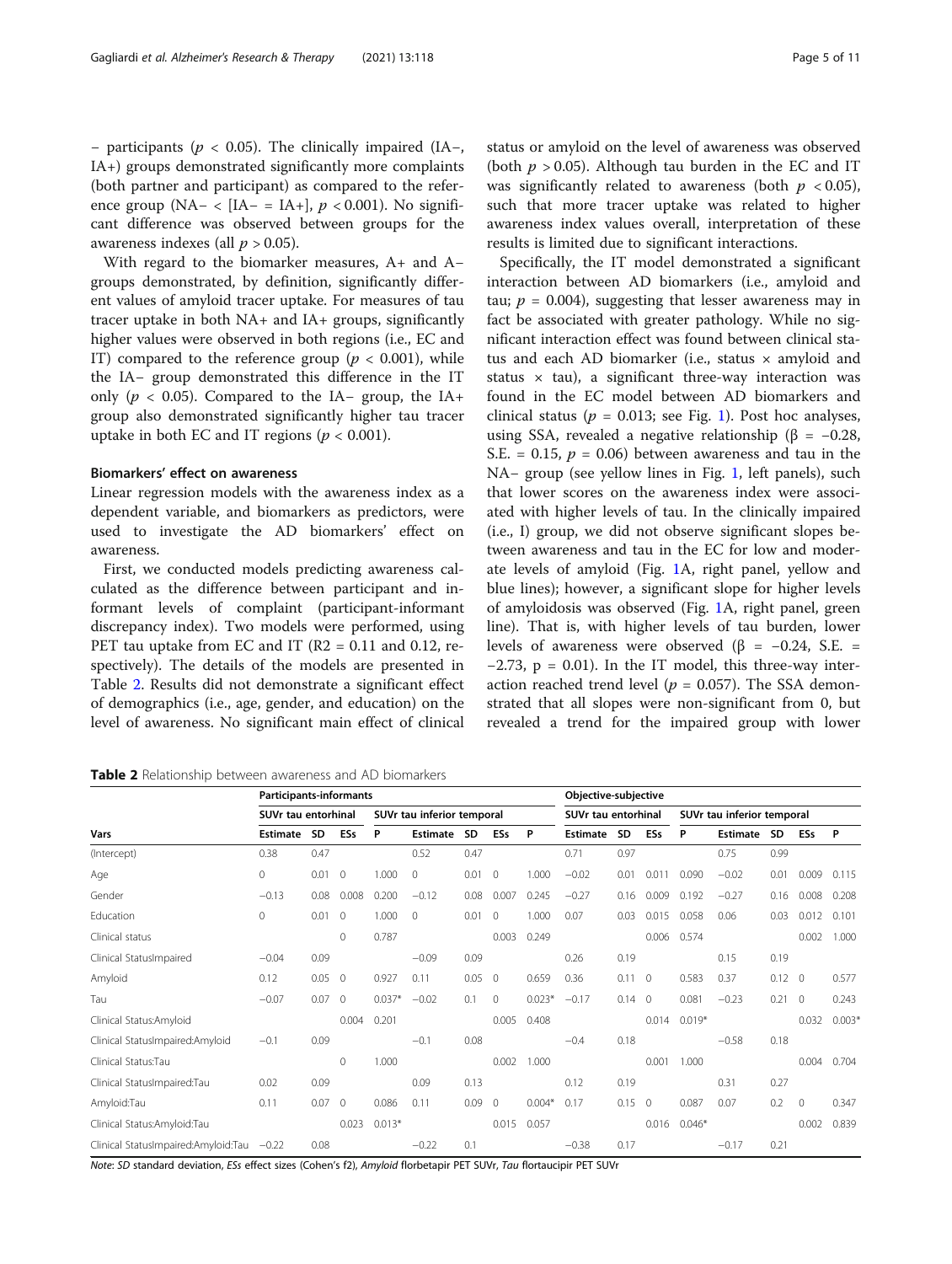<span id="page-5-0"></span>

amyloid burden (β = 0.35, S.E. = 1.76,  $p = 0.08$ ), such that higher values of tau were associated with greater awareness.

Second, we conducted similar models as described above but using awareness calculated as the difference between objective and subjective ratings of memory (participant-objective discrepancy index). Similarly to the models using the participant-informant discrepancy index, we did not observe significant effects of demographics, clinical status, or amyloid burden. Furthermore, we did not observe a significant effect of tau burden (both  $p > 0.05$ ). Finally, as described above, a similar pattern was observed with a significant three-way interaction between clinical status, amyloid, and tau burdens in the EC model  $(p =$ 0.046; see Figs. 1 and [2](#page-6-0)), but not in the IT model  $(p)$ = 0.839). Post hoc analyses, using SSA, revealed a negative relationship. Specifically, in the impaired group, higher levels of both amyloidosis and tauopathy were associated with lower levels of awareness (β  $= -0.25$ , S.E.  $= 0.12$ ,  $p = 0.03$ )—while low and moderate levels of amyloidosis did not demonstrate this significant relationship. In contrast, no significant relationships were observed in the normal group.

# **Discussion**

The current study assessed the effect of AD hallmark pathology, i.e., amyloidosis and tauopathy, on two measures of awareness of memory decline in clinically normal and impaired participants. We found a differential effect of biomarkers on awareness in the two clinical groups, such that higher levels of AD pathology were associated with lower awareness index scores (i.e., lower awareness) in the clinically impaired group as compared to that of clinically normal. Although the clinically normal group demonstrated the opposite relationship, these results were not statistically significant. Surprisingly, and in contrast to our hypothesis, we did not observe greater awareness in clinically normal participants with high levels of amyloid, although for high levels of tau (and low amyloid), a significantly lower awareness was observed.

Our sample included both clinically normal and impaired participants. In line with previous AD studies, we found that individuals with increased amyloid burden were older and included more APOE E4 carriers [[27](#page-9-0)– [29\]](#page-9-0). In contrast to previous studies, we did not find any differences in the level of depression (i.e., GDS score) between the groups. That is, previous studies have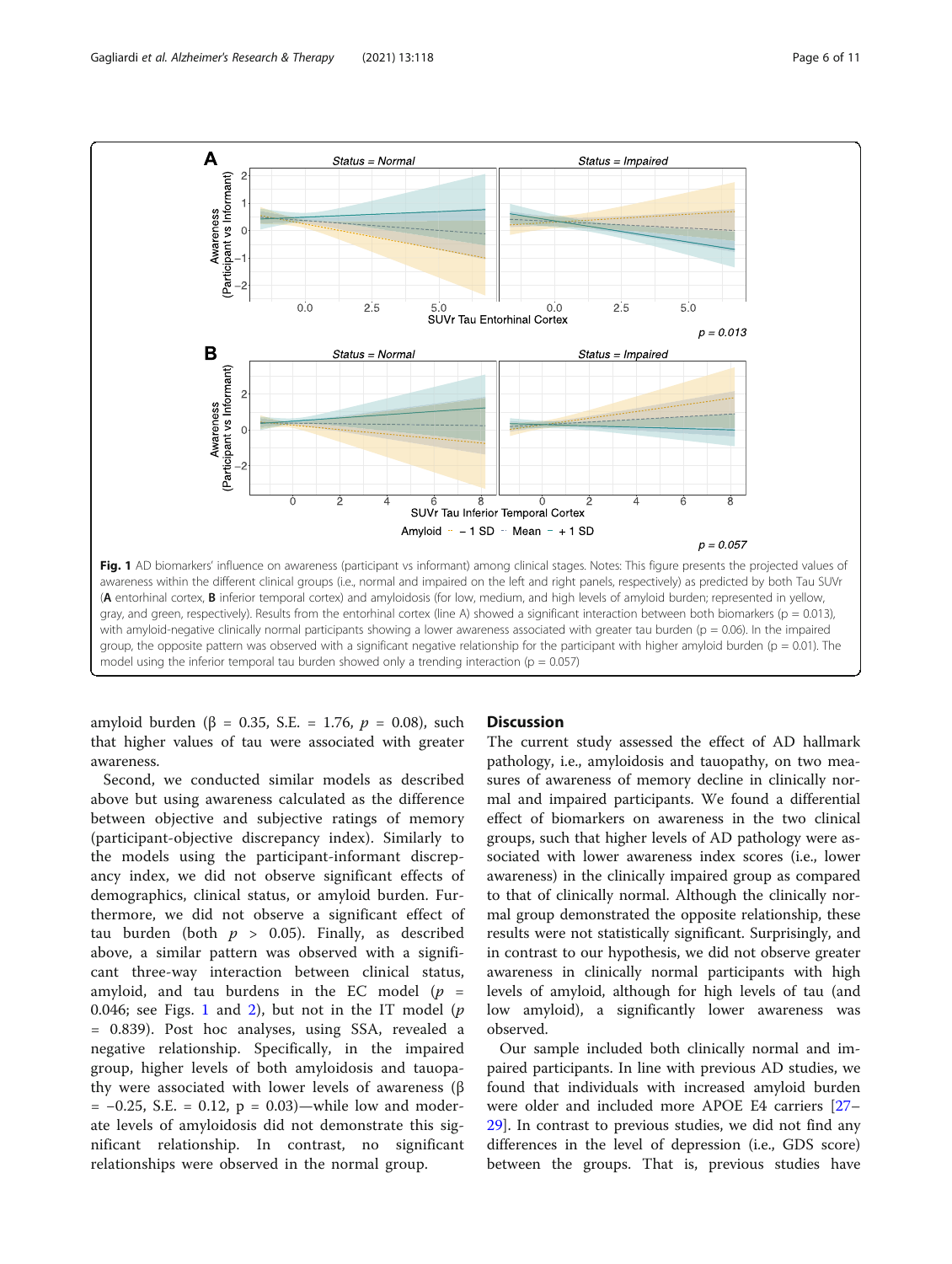<span id="page-6-0"></span>

shown that the level of complaint can be influenced by psychiatric elements, such as anxiety or depression, and may even be the root of SCD [\[7](#page-9-0)]. Even though the N group was considered clinically normal based on CDR (= 0) and MMSE ( $\geq$  24/30), we found that the NAgroup had higher MMSE scores as compared to the NA+ group, suggesting that amyloid positivity in the absence of clinical symptoms may associate with poorer cognitive efficiency.

In this study, awareness was measured using a participant-informant as well as a participant-objective discrepancy score [\[4](#page-9-0)]. In previous studies, awareness indexes (using both approaches) have been significantly associated with amyloid load, both in preclinical [[23](#page-9-0)] and prodromal populations [\[5](#page-9-0), [6\]](#page-9-0). The current results are not in line with these previous findings, as we found neither a difference in awareness between amyloid-based groups nor a main effect of brain amyloidosis in our models. However, it is important to note that contrary to these previous studies, our models also accounted for tauopathy in addition to amyloidosis. Across the AD spectrum, tauopathy, more than amyloidosis, has been

associated with cognitive and memory impairment, subsequent to lesion accumulation in medial temporal lobe (MTL) regions  $[51-54]$  $[51-54]$  $[51-54]$  $[51-54]$  $[51-54]$ . Over the course of AD, a current hypothesis suggests that tau spread is either induced or at least predisposed by amyloidosis [[26](#page-9-0), [55](#page-10-0)]. Recent results even demonstrated that tau lesions may mediate the cognitive relationship that can be observed with amyloid [\[56](#page-10-0)]. According to a cognitive hypothesis, unawareness is said to arise from a primary executive and/or memory deficit [\[57](#page-10-0)]. It could therefore be hypothesized that the presence of tauopathy in the transentorhinal cortices in early stages of AD could disturb episodic memory processes, leading to a progressive decline in the awareness of this growing deficit. In our data, this effect of tau lesions differed according to both the clinical stage and the amyloid load. As a matter of fact, in clinically normal (i.e., N) participants, we do not observe an effect of tau concentration in the EC at medium or high levels of amyloid, but a trending decline of awareness for high values of tau and low amyloidosis. On the other side, impaired participants with both high values of amyloid and tau demonstrated a lower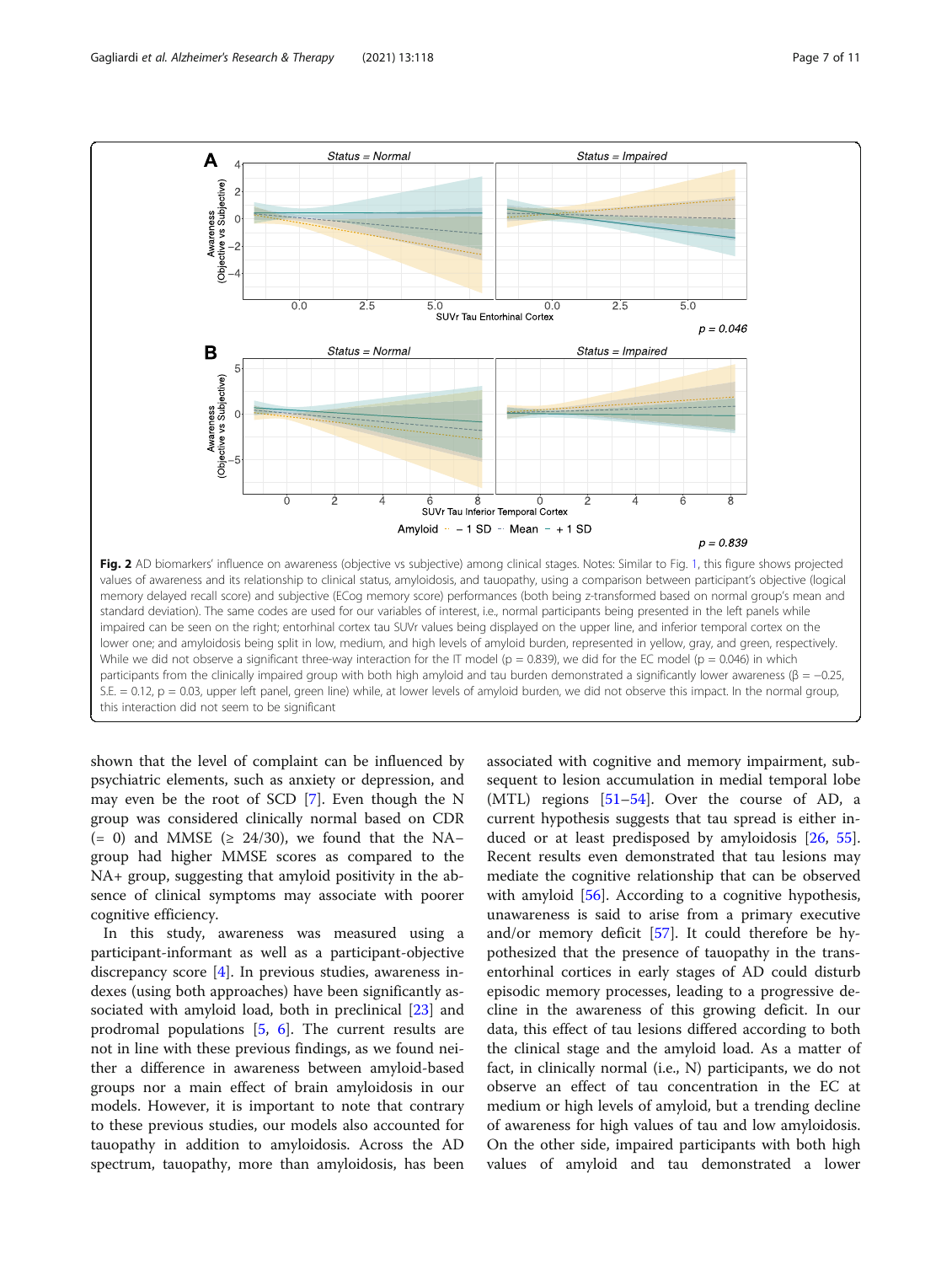awareness. These results may indicate two things. Firstly, the result that lower awareness was associated with tau burden without amyloid could support the hypothesis of a memory-related deficit in awareness due to tau, independently from amyloidosis. Secondly, the absence of effect in the control group for higher amyloid values and then the lower awareness in impaired participants with the presence of both biomarkers could indicate that the transition from SCD to anosognosia could occur later in the course of AD, when the cognitive impairment is sufficient to have a functional impact (i.e., when CDR  $\ge$ 0.5). Considering previous research having demonstrated the presence of loss of awareness at early stages  $[21-23]$  $[21-23]$  $[21-23]$  $[21-23]$  $[21-23]$ , one could suggest that this is the consequence of our grouping method, using the distinction between clinically normal (i.e., N) and impaired (i.e., I). Previous research demonstrated that tau accumulation starts in transentorhinal regions [\[55\]](#page-10-0), the EC being among the first regions to be affected [[55](#page-10-0), [58](#page-10-0)–[60\]](#page-10-0), followed by a spread to the inferior temporal cortex (IT) [\[51](#page-10-0), [58](#page-10-0), [59](#page-10-0)] before progression to other regions in the brain through neuronal connections [\[55\]](#page-10-0). The significant three-way interaction of the clinical status and both biomarkers on the level of awareness in the EC but not in the IT model could advocate for an early impairment of awareness over the course of AD.

Moreover, in line with previous works [\[15](#page-9-0), [61\]](#page-10-0) and as mentioned above, our study used two types of awareness indexes, i.e., participant vs informant (participant-informant discrepancy index) and participant vs objective performance (participant-objective discrepancy index). To date, there is no consensus on how to optimally assess self-awareness. However, comparing different methods to measure awareness in the AD spectrum, Tondelli and colleagues [\[15](#page-9-0)] observed specific patterns of atrophy with some overlap, suggesting both specificity of methods but also common processes. More recently, Verfaillie and colleagues [[61](#page-10-0)] demonstrated that increased memory concerns were related to increased amyloid burden. Importantly, this result was only observed when awareness was computed using a participant-objective discrepancy score, but not when using a participant-informant discrepancy score [[61\]](#page-10-0). In contrast to Verfaillie, we observe the same pattern with both methods. That is, using both awareness indexes, we found a significant three-way interaction between status, amyloid, and tau burden in the entorhinal cortex but not in the inferior temporal cortex. As compared to the sample used in the study by Verfaillie et al., our participants were older and included a greater proportion of dementia stage, which could explain the different study outcomes. Consequently, the similar results observed using the two approaches in our study may be interpreted such that the informant's complaints and participant's

memory deficits were converging, whereas the participant did not update his/her self-perception of cognitive difficulties, resulting in decreased self-awareness of memory.

In the study by Verfaillie and colleagues, they also observed an interaction between education and amyloid burden [[61\]](#page-10-0). In contrast to these findings, we did not observe an interaction with education in the current sample (see [Supplementary Table](#page-8-0)). This disparity could be explained either by a power issue (led by the increased number of terms in the model) or perhaps more likely, it might suggest that the addition of tau in our models, and the findings of a significant interaction effect between amyloid and tau, explained more of the variance. Similarly, the addition of tau in the models, as well as interactions with tau, may also explain the absence of a significant main effect of amyloid burden on the awareness that has been demonstrated in previous studies [\[5](#page-9-0), [22,](#page-9-0) [23](#page-9-0), [61](#page-10-0)]. However, this absence of effect can also be observed when simply comparing the groups (see Table [1\)](#page-2-0), a result independent from the consideration of tau. These findings are in line with previous studies that have demonstrated a non-significant difference between awareness and amyloid in CN individuals [\[5](#page-9-0), [6\]](#page-9-0). However, a recent study has observed that individuals with low awareness harbor increased levels of amyloid [\[23](#page-9-0)]. Several aspects could explain this variation across studies. For instance, the cross-sectional nature of the observations could obfuscate an essential dynamic factor by grouping together participants closer vs farther from putative progression. Indeed, if amyloid-positive CN could be considered as asymptomatic-at-risk individuals [\[29](#page-9-0)], we would have limited ability to predict when they would progress to clinical AD. When dichotomizing amyloid burden into positive and negative, an individual's stage of progression is not taken into consideration, thus concealing the disparities and therefore obscuring any results. This limitation could be overcome not only by taking into account longitudinal change (e.g., in cognition, disease progression), but also by considering other factors that may be interwoven with the amyloid effect. For instance, a model controlling for certain covariates (e.g., age or the level of education, both important factors in individual risk for AD [\[29](#page-9-0)]) could be more comprehensive than a simple comparison. Therefore, the potential effect of amyloidosis on awareness could be overlooked if reducing the complexity of the amyloid measure (i.e., converting a continuous variable into binary), and then comparing groups.

Interestingly, in our data, we observed a significant difference between amyloid groups for the participantobjective score, but not for the participant-informant. This might indicate a higher sensitivity of the former, which could be explained by the fact that an informant's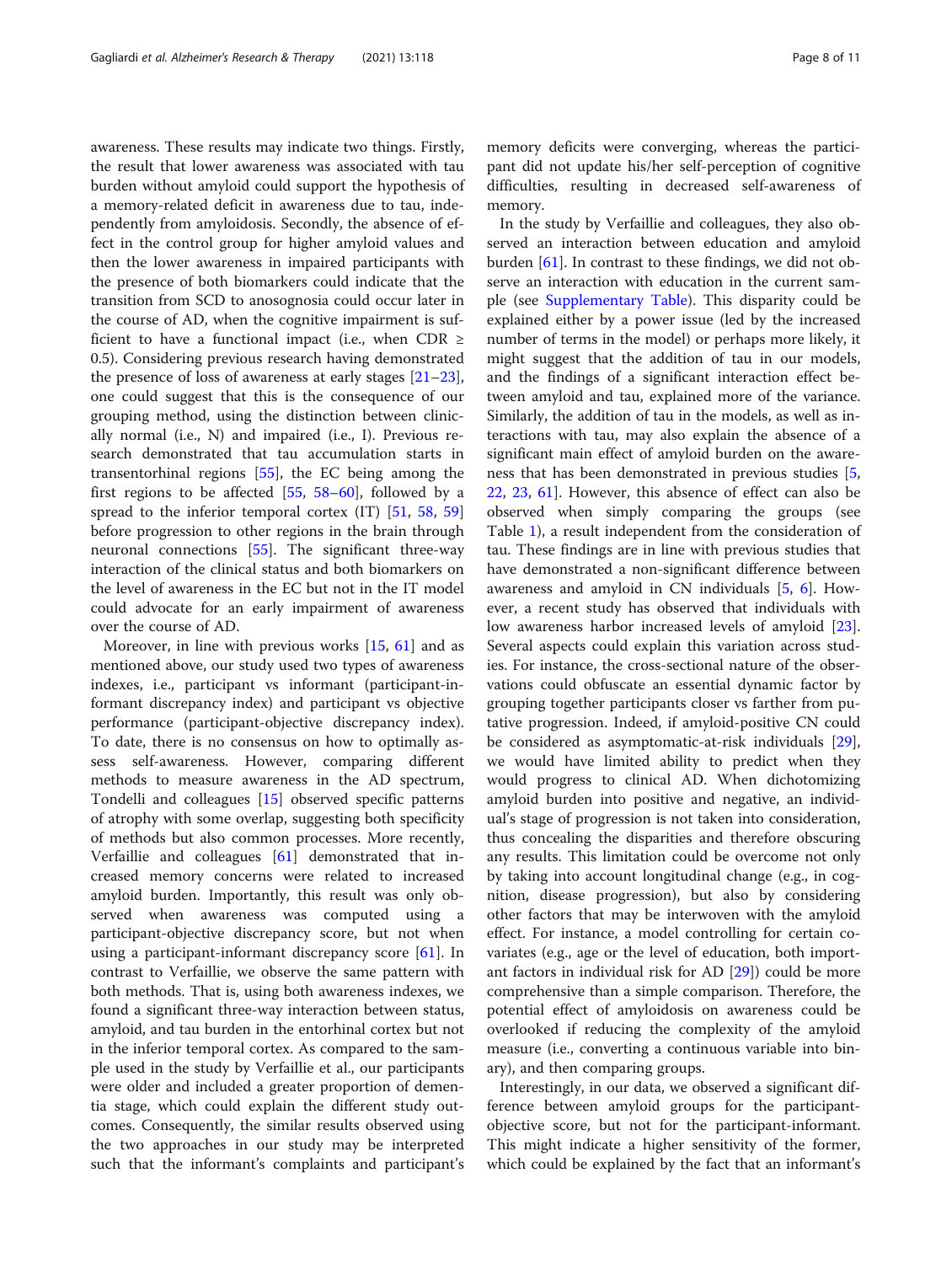<span id="page-8-0"></span>score only reflects the partner's subjective perception of the participant, and could thus be less accurate and precise as compared to objective cognitive measures. This distinction could be especially relevant at earlier stages, when subtle cognitive impairment does not necessarily interfere with activities of daily living.

# Limitations

This study has several limitations. Here, we explored awareness using both a participant-informant discrepancy based on daily functioning of memory and also a participant-objective discrepancy, which incorporated objective performance on an episodic memory task. We chose to focus on episodic memory in particular as this is one of the cognitive domains that is among the earlier to decline in AD [\[29,](#page-9-0) [62](#page-10-0)] and we also wanted to be consistent with previous research. Nonetheless, as loss of awareness may also arise from executive difficulties [\[57](#page-10-0)], a cognitive domain that is also declining early in AD [[29](#page-9-0), [63\]](#page-10-0), it would be valuable to assess awareness via complaints related to this cognitive domain as well. In addition, there are several measures as well as approaches to compute awareness in literature, and standardization would be necessary to facilitate crossstudy comparisons and generalization of results [\[4](#page-9-0)]. In this work, as in previous research [\[5](#page-9-0)], we choose to separate our sample based on functional abilities (i.e., using the CDR score). This could give us an over-schematic binary view of the awareness continuum masking the pattern of potential transition from heightened to declined awareness. Finally, we used a region of interest approach to assess the level of pathology (e.g., tau in the MTL [i.e., EC and IT] and amyloid in the whole brain). Future research should use an exploratory approach to see how awareness might be associated with increased pathology in other brain regions.

# Conclusion

In conclusion, using a cohort of both clinically normal and impaired individuals, lower awareness was only observed in clinically impaired individuals, and lower awareness was associated with higher measures of pathological burden. This provides further support that awareness measures may be important for clinical considerations. In order to extend these observations, longitudinal data will be crucial to assess the evolution of awareness across the disease trajectory.

#### Abbreviations

A+/A−: Amyloid positive/negative, i.e., AV45 PET above or below the 1.11 threshold; AD: Alzheimer's disease; ADAS-COG: Alzheimer's Disease Assessment Scale–Cognitive Subscale; ADNI: Alzheimer's Disease Neuroimaging Initiative; APOE: Apolipoprotein; CDR: Clinical Dementia Rating; EC: Entorhinal cortex; ECog: Everyday Cognition; GDS: Geriatic Depression Scale; I: Impaired; IT: Inferior temporal cortex; MMSE: Mini-Mental State Examination; MSDR: Mean-to-standard deviation ratio; MTL: Medial

temporal lobe; N: Normal; PET: Positron emission tomography; PVC: Partialvolume correction; RAVLT: Rey Auditory Verbal Learning Test; ROI: Region of interest; SCD: Subjective cognitive decline; SSA: Simple slope analyses; SUVr: Standard uptake volume ratio

### Supplementary Information

The online version contains supplementary material available at [https://doi.](https://doi.org/10.1186/s13195-021-00856-x) [org/10.1186/s13195-021-00856-x](https://doi.org/10.1186/s13195-021-00856-x).

Additional file 1: Figure S1. Participant-Informant Awareness Index distributions across clinical groups. Figure S2. Objective-Subjective Awareness Index distributions across clinical groups. Figure S3. Self-Informant Awareness Index and AD Biomarkers (One- and Two-way effects). Figure S4. Awareness indexes and AD biomarkers distributions across clinical groups. Table S1 Supplementary Models. Relationship between Awareness, Education and AD Biomarkers. Table S2 Supplementary Models. Relationship between Awareness and AD Biomarkers for the whole sample.

Additional file 2.

#### Acknowledgements

Data used in the preparation of this article were obtained from the Alzheimer's Disease Neuroimaging Initiative (ADNI) database (adni.loni.usc.edu). As such, the investigators within the ADNI contributed to the design and implementation of ADNI and/or provided data but did not participate in the analysis or writing of this report. A complete listing of ADNI investigators can be found at: [http://adni.loni.usc.edu/wp-content/](http://adni.loni.usc.edu/wp-content/uploads/how_to_apply/ADNI_Acknowledgement_List.pdf) [uploads/how\\_to\\_apply/ADNI\\_Acknowledgement\\_List.pdf](http://adni.loni.usc.edu/wp-content/uploads/how_to_apply/ADNI_Acknowledgement_List.pdf).

#### Authors' contributions

All authors participated in the methodology design and interpretation of the results. GG created the models and performed the formal analysis of the data. PV supervised the present study. All authors contributed to the discussion of content, writing, reviewing, and editing of the paper and approved the final version.

#### Funding

Data collection and sharing for this project was funded by the Alzheimer's Disease Neuroimaging Initiative (ADNI) (National Institutes of Health Grant U01 AG024904) and DOD ADNI (Department of Defense award number W81XWH-12-2-0012). ADNI is funded by the National Institute on Aging, the National Institute of Biomedical Imaging and Bioengineering, and through generous contributions from the following: AbbVie, Alzheimer's Association; Alzheimer's Drug Discovery Foundation; Araclon Biotech; BioClinica, Inc.; Biogen; Bristol-Myers Squibb Company; CereSpir, Inc.; Cogstate; Eisai Inc.; Elan Pharmaceuticals, Inc.; Eli Lilly and Company; EuroImmun; F. Hoffmann-La Roche Ltd and its affiliated company Genentech, Inc.; Fujirebio; GE Healthcare; IXICO Ltd.; Janssen Alzheimer Immunotherapy Research & Development, LLC.; Johnson & Johnson Pharmaceutical Research & Development LLC.; Lumosity; Lundbeck; Merck & Co., Inc.; Meso Scale Diagnostics, LLC.; NeuroRx Research; Neurotrack Technologies; Novartis Pharmaceuticals Corporation; Pfizer Inc.; Piramal Imaging; Servier; Takeda Pharmaceutical Company; and Transition Therapeutics. The Canadian Institutes of Health Research is providing funds to support ADNI clinical sites in Canada. Private sector contributions are facilitated by the Foundation for the National Institutes of Health [\(www.fnih.org\)](http://www.fnih.org). The grantee organization is the Northern California Institute for Research and Education, and the study is coordinated by the Alzheimer's Therapeutic Research Institute at the University of Southern California. ADNI data are disseminated by the Laboratory for Neuro Imaging at the University of Southern California.

#### Availability of data and materials

Requests for access to the original data should be addressed to the study sponsors. The ADNI data are available at [http://adni.loni.usc.edu.](http://adni.loni.usc.edu)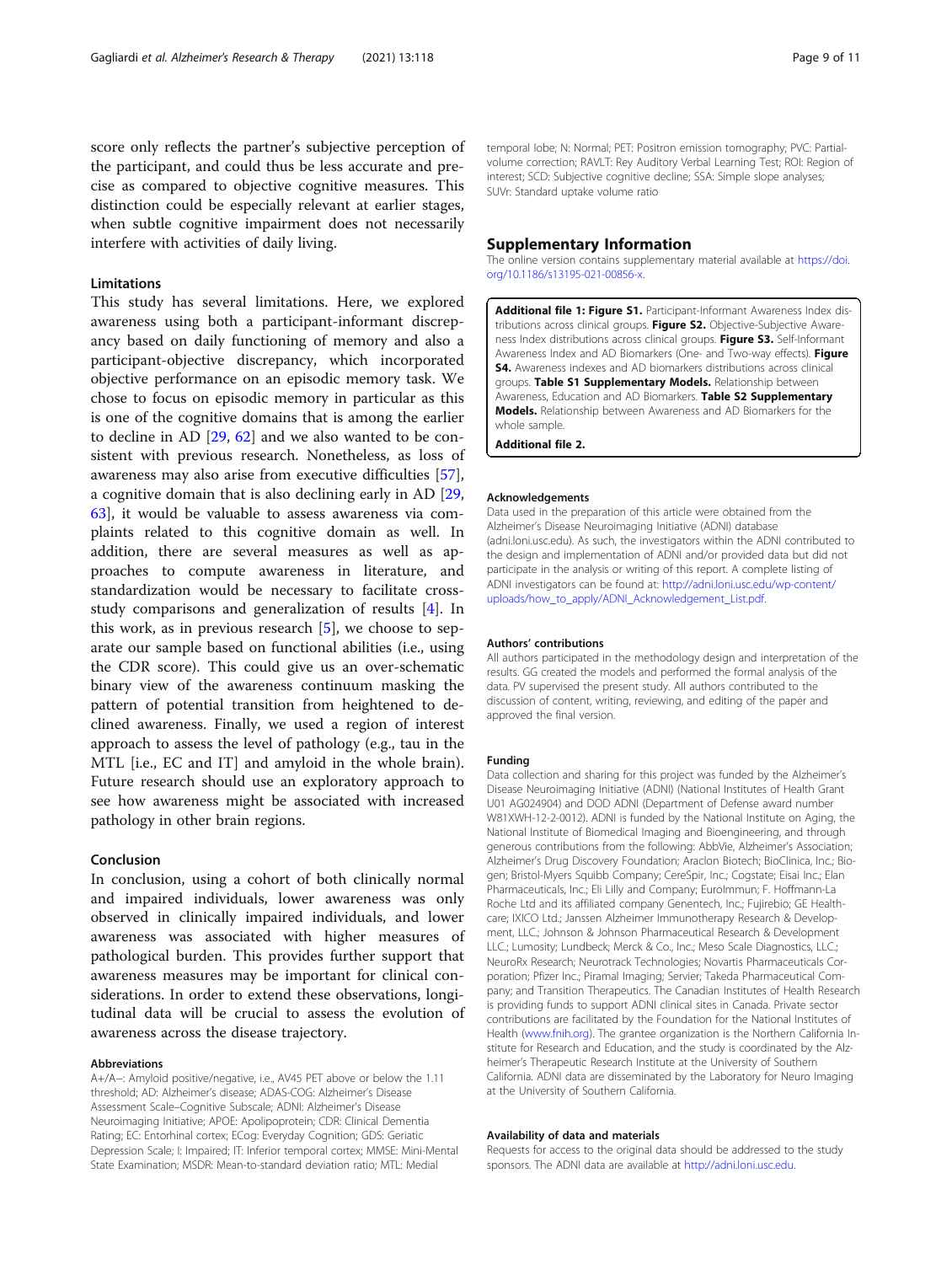# <span id="page-9-0"></span>Declarations

#### Ethics approval and consent to participate

The study was carried out in accordance with the ethical standards defined in the Declaration of Helsinki (2000).

#### Consent for publication

Not applicable.

# Competing interests

The authors declare that they have no competing interests.

#### Author details

<sup>1</sup> Brigham and Women's Hospital, Boston, MA, USA. <sup>2</sup> Massachusetts General Hospital, Boston, MA, USA. <sup>3</sup> Harvard Medical School, Boston, MA, USA.

# Received: 3 February 2021 Accepted: 2 June 2021 Published online: 25 June 2021

#### References

- 1. Babinski JFF. Contribution à l'Étude des Troubles Mentaux dans l'Hémiplégie Organique Cérébrale (Anosognosie). Revue neurologique. 1914;27:845–8.
- 2. Mograbi DC, Morris RG. Anosognosia. Cortex. 2018;103:385–6. [https://doi.](https://doi.org/10.1016/j.cortex.2018.04.001) [org/10.1016/j.cortex.2018.04.001](https://doi.org/10.1016/j.cortex.2018.04.001).
- 3. Weiler M, Northoff G, Damasceno BP, Balthazar MLF. Self, cortical midline structures and the resting state: implications for Alzheimer's disease. Neurosci Biobehav Rev. 2016;68:245–55. [https://doi.org/10.1016/j.neubiorev.2](https://doi.org/10.1016/j.neubiorev.2016.05.028) [016.05.028](https://doi.org/10.1016/j.neubiorev.2016.05.028).
- 4. Starkstein SE. Anosognosia in Alzheimer's disease: diagnosis, frequency, mechanism and clinical correlates. Cortex. 2014;61:64–73. [https://doi.org/1](https://doi.org/10.1016/j.cortex.2014.07.019) [0.1016/j.cortex.2014.07.019.](https://doi.org/10.1016/j.cortex.2014.07.019)
- Hanseeuw BJ, Scott MR, Sikkes SAM, Properzi M, Gatchel JR, Salmon E, et al. Evolution of anosognosia in Alzheimer's disease and its relationship to amyloid. Ann Neurol. 2020;87(2):267–80. <https://doi.org/10.1002/ana.25649>.
- 6. Vannini P, Amariglio R, Hanseeuw B, Johnson KA, McLaren DG, Chhatwal J, et al. Memory self-awareness in the preclinical and prodromal stages of Alzheimer's disease. Neuropsychol. 2017;99:343–9. [https://doi.org/10.1016/j.](https://doi.org/10.1016/j.neuropsychologia.2017.04.002) [neuropsychologia.2017.04.002.](https://doi.org/10.1016/j.neuropsychologia.2017.04.002)
- 7. Jessen F, Amariglio RE, Buckley RF, van der Flier WM, Han Y, Molinuevo JL, et al. The characterisation of subjective cognitive decline. Lancet Neurol. 2020;19(3):271–8. [https://doi.org/10.1016/S1474-4422\(19\)30368-0](https://doi.org/10.1016/S1474-4422(19)30368-0).
- 8. Mitchell AJ, Beaumont H, Ferguson D, Yadegarfar M, Stubbs B. Risk of dementia and mild cognitive impairment in older people with subjective memory complaints: meta-analysis. Acta Psychiatrica Scand. 2014;130(6): 439–51. [https://doi.org/10.1111/acps.12336.](https://doi.org/10.1111/acps.12336)
- 9. Glodzik-Sobanska L, Reisberg B, De Santi S, Babb JS, Pirraglia E, Rich KE, et al. Subjective memory complaints: presence, severity and future outcome in normal older subjects. Dement Geriatr Cogn Disord. 2007;24(3):177–84. [https://doi.org/10.1159/000105604.](https://doi.org/10.1159/000105604)
- 10. Dufouil C, Fuhrer R, Alpérovitch A. Subjective cognitive complaints and cognitive decline: consequence or predictor? The epidemiology of vascular aging study. J Am Geriatr Soc. 2005;53(4):616–21. [https://doi.org/10.1111/j.1](https://doi.org/10.1111/j.1532-5415.2005.53209.x) [532-5415.2005.53209.x.](https://doi.org/10.1111/j.1532-5415.2005.53209.x)
- 11. van Oijen M, de Jong FJ, Hofman A, Koudstaal PJ, Breteler MMB. Subjective memory complaints, education, and risk of Alzheimer's disease. Alzheimer's Dement. 2007;3(2):92–7. <https://doi.org/10.1016/j.jalz.2007.01.011>.
- 12. Reisberg B, Shulman MB, Torossian C, Leng L, Zhu W. Outcome over seven years of healthy adults with and without subjective cognitive impairment. Alzheimer's Dement. 2010;6(1):11–24. [https://doi.org/10.101](https://doi.org/10.1016/j.jalz.2009.10.002) [6/j.jalz.2009.10.002](https://doi.org/10.1016/j.jalz.2009.10.002).
- 13. Slot RER, Sikkes SAM, Berkhof J, Brodaty H, Buckley R, Cavedo E, et al. Subjective cognitive decline and rates of incident Alzheimer's disease and non-Alzheimer's disease dementia. Alzheimer's Dement. 2019;15(3):465–76. [https://doi.org/10.1016/j.jalz.2018.10.003.](https://doi.org/10.1016/j.jalz.2018.10.003)
- 14. Clare L, Marková IS, Roth I, Morris RG. Awareness in Alzheimer's disease and associated dementias: theoretical framework and clinical implications. Aging Ment Health. 2011;15(8):936–44. [https://doi.org/10.1](https://doi.org/10.1080/13607863.2011.583630) [080/13607863.2011.583630](https://doi.org/10.1080/13607863.2011.583630).
- 15. Tondelli M, Barbarulo AM, Vinceti G, Vincenzi C, Chiari A, Nichelli PF, et al. Neural correlates of anosognosia in Alzheimer's disease and mild cognitive impairment: a multi-method assessment. Front Behav Neurosci. 2018;12:1–1.
- 16. Perrotin A, Desgranges B, Landeau B, Mézenge F, La Joie R, Egret S, et al. Anosognosia in Alzheimer disease: disconnection between memory and self-related brain networks. Ann Neurol. 2015;78(3):477–86. [https://doi.org/1](https://doi.org/10.1002/ana.24462) [0.1002/ana.24462.](https://doi.org/10.1002/ana.24462)
- 17. Vannini P, Hanseeuw B, Munro CE, Amariglio RE, Marshall GA, Rentz DM, et al. Anosognosia for memory deficits in mild cognitive impairment: insight into the neural mechanism using functional and molecular imaging. NeuroImage Clin. 2017;15:408–14. <https://doi.org/10.1016/j.nicl.2017.05.020>.
- 18. Edmonds EC, Weigand AJ, Thomas KR, Eppig J, Delano-Wood L, Galasko DR, et al. Increasing inaccuracy of self-reported subjective cognitive complaints over 24 months in empirically derived subtypes of mild cognitive impairment. J Int Neuropsychol Soc. 2018;24(8):842–53. [https://doi.org/10.1](https://doi.org/10.1017/S1355617718000486) [017/S1355617718000486](https://doi.org/10.1017/S1355617718000486).
- 19. Munro CE, Donovan NJ, Amariglio RE, Papp KV, Marshall GA, Rentz DM, et al. The impact of awareness of and concern about memory performance on the prediction of progression from mild cognitive impairment to Alzheimer disease dementia. Am J Geriatr Psychiatry. 2018;26(8):896–904. [https://doi.](https://doi.org/10.1016/j.jagp.2018.04.008) [org/10.1016/j.jagp.2018.04.008](https://doi.org/10.1016/j.jagp.2018.04.008).
- 20. Therriault J, Ng KP, Pascoal TA, Mathotaarachchi S, Kang MS, Struyfs H, et al. Anosognosia predicts default mode network hypometabolism and clinical progression to dementia. Neurology. 2018;90(11):e932–9. [https://doi.org/1](https://doi.org/10.1212/WNL.0000000000005120) [0.1212/WNL.0000000000005120.](https://doi.org/10.1212/WNL.0000000000005120)
- 21. Vannini P, Hanseeuw BJ, Munro CE, Amariglio RE, Marshall GA, Rentz DM, et al. Hippocampal hypometabolism in older adults with memory complaints and increased amyloid burden. Neurology. 2017;88(18):1759–67. <https://doi.org/10.1212/WNL.0000000000003889>.
- 22. Gagliardi G, Houot M, Cacciamani F, Habert M, Dubois B, Epelbaum S. The meta-memory ratio: a new cohort-independent way to measure cognitive awareness in asymptomatic individuals at risk for Alzheimer's disease. Alzheimer's Res Ther. Alzheimer's Res Ther. 2020;12:57. [https://doi.org/10.11](https://doi.org/10.1186/s13195-020-00626-1) [86/s13195-020-00626-1.](https://doi.org/10.1186/s13195-020-00626-1)
- 23. Cacciamani F, Tandetnik C, Gagliardi G, Bertin H, Habert M-O, Hampel H, et al. Low cognitive awareness, but not complaint, is a good marker of preclinical Alzheimer's disease. J Alzheimer's Dis. 2017;59:753–62.
- 24. Wilson RS, Boyle PA, Yu L, Barnes LL, Sytsma J, Buchman AS, et al. Temporal course and pathologic basis of unawareness of memory loss in dementia. Neurology. 2015;85(11):984–91. [https://doi.org/10.1212/](https://doi.org/10.1212/WNL.0000000000001935) [WNL.0000000000001935.](https://doi.org/10.1212/WNL.0000000000001935)
- 25. Vannini P, Hanseeuw BJ, Gatchel JR, Sikkes SAM, Alzate D, Zuluaga Y, et al. Trajectory of unawareness of memory decline in individuals with autosomal dominant Alzheimer disease. JAMA Network Open. 2020;3(12):e2027472. [https://doi.org/10.1001/jamanetworkopen.2020.27472.](https://doi.org/10.1001/jamanetworkopen.2020.27472)
- 26. Jack CR, Bennett DA, Blennow K, Carrillo MC, Dunn B, Haeberlein SB, et al. NIA-AA Research Framework: toward a biological definition of Alzheimer's disease. Alzheimer's Dement. 2018;14(4):535–62. [https://doi.org/10.1016/j.ja](https://doi.org/10.1016/j.jalz.2018.02.018) [lz.2018.02.018](https://doi.org/10.1016/j.jalz.2018.02.018).
- 27. Ossenkoppele R, Jansen WJ, Rabinovici GD, Knol DL, Flier WM van der, Berckel BNM van, et al. Prevalence of amyloid PET positivity in dementia syndromes. JAMA. 2015;313:1939.
- 28. Jansen WJ, Ossenkoppele R, Knol DL, Tijms BM, Scheltens P, Verhey FRJ, et al. Prevalence of cerebral amyloid pathology in persons without dementia. JAMA. 2015;313(19):1924–38. [https://doi.org/10.1001/jama.201](https://doi.org/10.1001/jama.2015.4668) [5.4668.](https://doi.org/10.1001/jama.2015.4668)
- 29. Dubois B, Hampel H, Feldman HH, Scheltens P, Aisen P, Andrieu S, et al. Preclinical Alzheimer's disease: definition, natural history, and diagnostic criteria. Alzheimer's Dement. 2016;12(3):292–323. [https://doi.org/10.1016/j.ja](https://doi.org/10.1016/j.jalz.2016.02.002) [lz.2016.02.002](https://doi.org/10.1016/j.jalz.2016.02.002).
- 30. Sperling RA, Aisen PS, Beckett LA, Bennett DA, Craft S, Fagan AM, et al. Toward defining the preclinical stages of Alzheimer's disease: recommendations from the National Institute on Aging-Alzheimer's Association workgroups on diagnostic guidelines for Alzheimer's disease. Alzheimer's Dement. 2011;7(3): 280–92. <https://doi.org/10.1016/j.jalz.2011.03.003>.
- 31. Petersen RC, Wiste HJ, Weigand SD, Rocca WA, Roberts RO, Mielke MM, et al. Association of elevated amyloid levels with cognition and biomarkers in cognitively normal people from the community. JAMA Neurol. 2016;73(1): 85–92. <https://doi.org/10.1001/jamaneurol.2015.3098>.
- 32. Landau SM, Mintun MA, Joshi AD, Koeppe RA, Petersen RC, Aisen PS, et al. Amyloid deposition, hypometabolism, and longitudinal cognitive decline. Ann Neurol. 2012;72(4):578–86. <https://doi.org/10.1002/ana.23650>.
- 33. Zhao Y, Tudorascu DL, Lopez OL, Cohen AD, Mathis CA, Aizenstein HJ, Price JC, Kuller LH, Kamboh MI, DeKosky ST, Klunk WE, Snitz BE Amyloid β